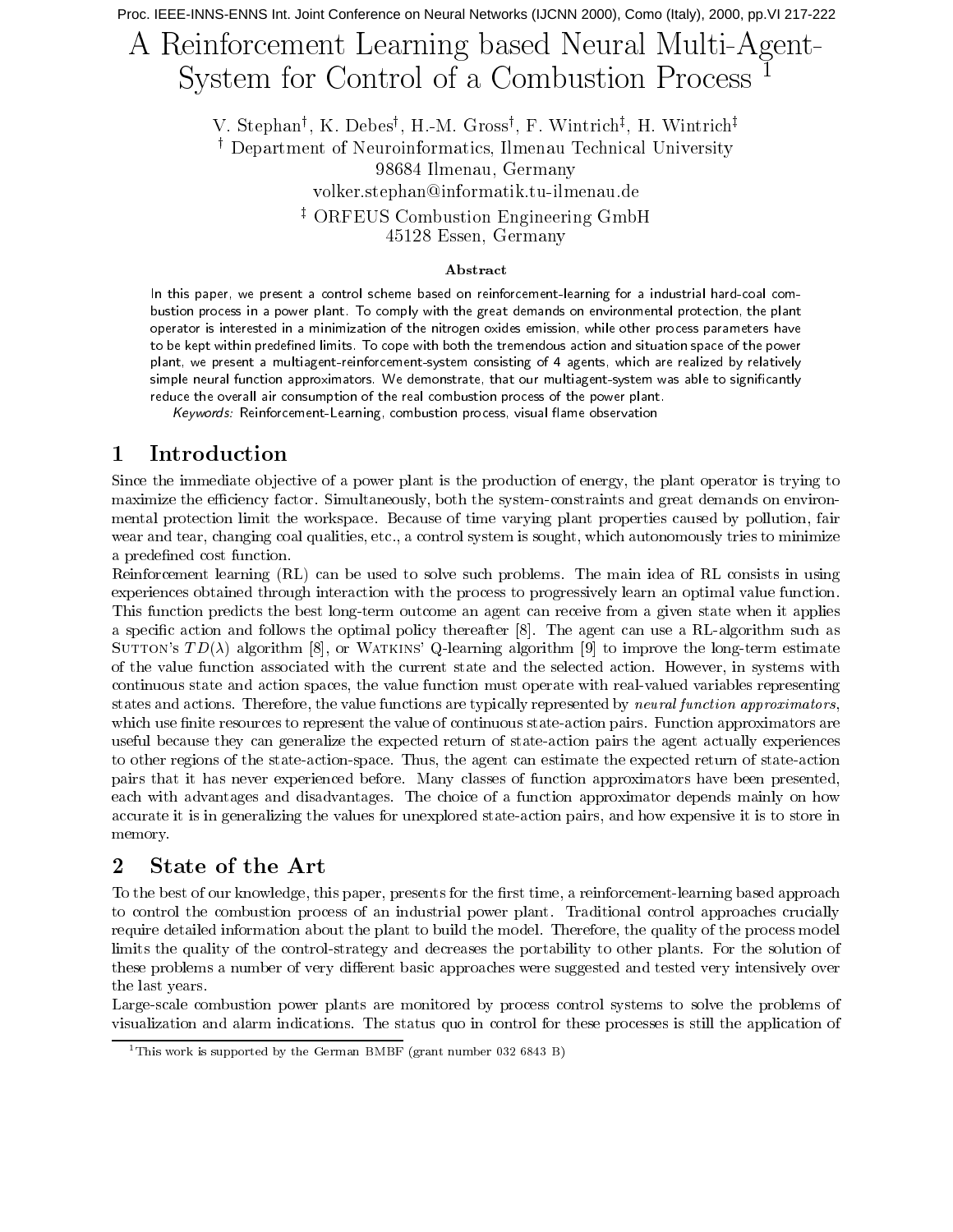

standardized control-components. Additionally, there is a set of strategies leading to better results, but the main problem is the inflexibility of such solutions under varying working conditions.

Alternative approaches to control such complex combustion processes make extensive use of process models. Due to incomplete mathematical models and large computational demand, this way does not seem practicable  $[6, 10]$ . The second group of solutions for optimization are the knowledge based systems [3, 1]. But the key problem, the complex and difficult creation of a system-dependent knowledge base, limits both flexibility and portability of these solutions. For this reason, the authors suggest for the case of controlling a combustion process a control scheme, that requires no a priori knowledge and no mathematical model of the combustion process. The proposed Reinforcement-learning (RL) based control scheme allows an autonomous exploration of the state space of the combustion process, while predefined quality factors established by the plant operator have to be optimized.

### 3 The plant

The plant we used for our experiments is owned by the "Hamburgische Elektrizaetswerke" (HEW) and is situated in the south of Hamburg. The subsystem to be controlled consists of 6 burners aligned in 2 columns at 3 levels  $(10, 20, 30)$  and has a maximal output of  $252 \text{ MW}$  (see figure 1). The burners at each level are supplied with coal by one coal mill. Although the distribution of inlet coal should be equal for each of the two supplied burners, due to varying flow dynamics or pollution, this equilibrium may be shifted to benefit one burner. Unfortunately, the exact amount of inlet coal can not be measured for each burner separately. The plant operator has given us direct access to the following controls:

| control                                                     | meaning                                         |
|-------------------------------------------------------------|-------------------------------------------------|
| primary air trim at levels 10, 20, 30                       | distribution of the air amount between the left |
|                                                             | and right burner on the specified level         |
| $\text{primary/secondary air trim at burners } 11, 12, 21,$ | distribution between primary and secondary air  |
| 22, 31 and 32                                               | amount at the specified burner                  |
| air amount at levels 10, 20, 30                             | overall air amount on the specified level       |

Please bear in mind, that these 12 controls (see also figure 1) only influence the air amount and the distribution of air between these 6 burners, but neither amount nor distribution of inlet hard-coal! To reduce this immense action space, we use relative instead of absolute controls. That means, we define only three actions for each control: increase by  $1\%$ , remain unchanged or decrease by  $1\%$  (the use of absolute controls with only 10 quantization steps for each control would lead to an overall action space of  $10^{12}$  different actions!!) Despite the usage of relative controls, our system has to cope with an enormous action space of  $3^{12} = 531441$ actions.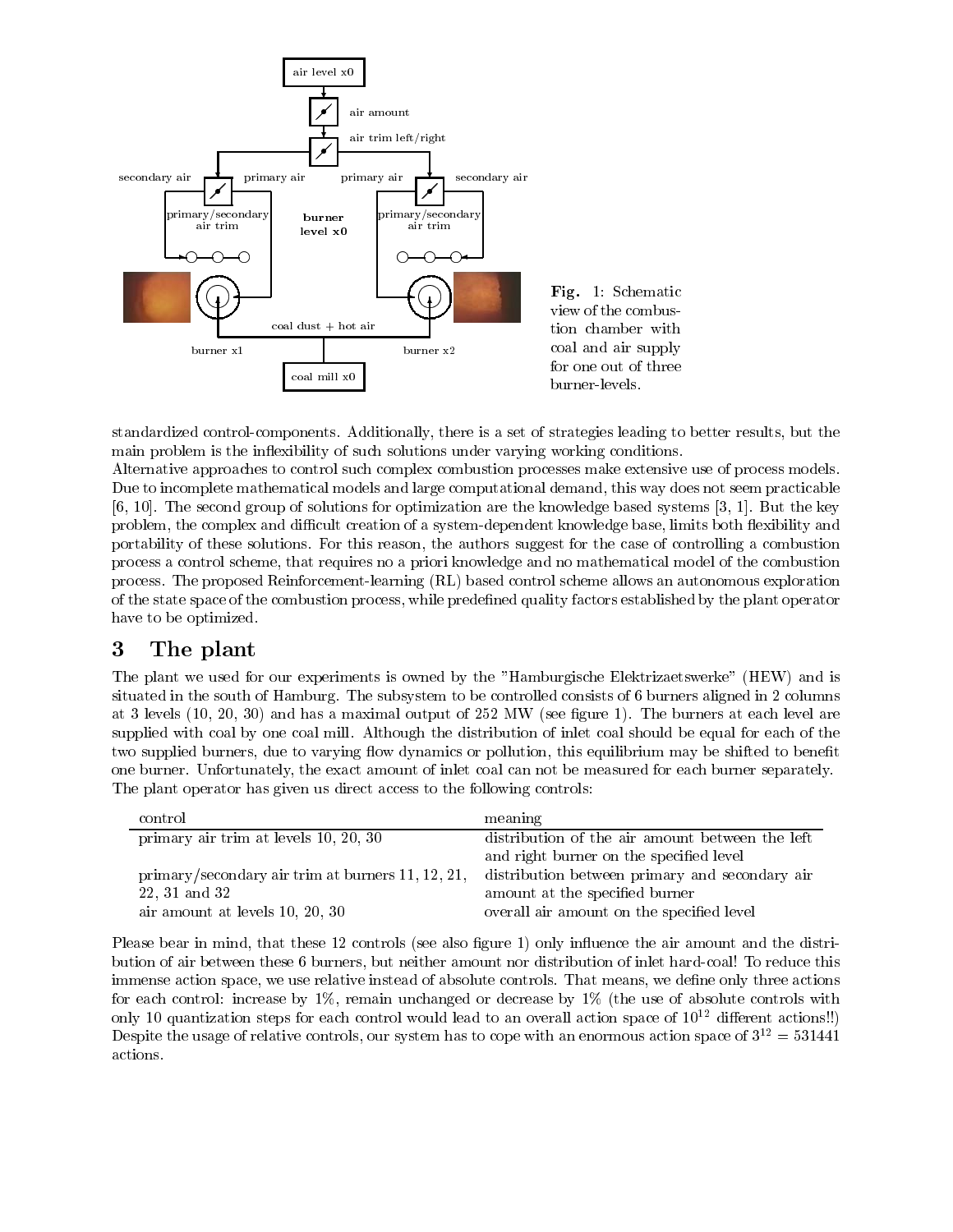

 $\mathbf{r}$  $\blacksquare$  . The contract of  $\blacksquare$  . The contract of the contract of the contract of the contract of the contract of the contract of the contract of the contract of the contract of the contract of the contract of the contrac  $\blacksquare$  . The contract of the contract of the contract of the contract of the contract of the contract of the contract of the contract of the contract of the contract of the contract of the contract of the contract of the - - - - - -  ---   3 %  5 3  - -  D E- 9-- F, -- ; - - -  $\mathbf{r}$  -  $\mathbf{r}$  -  $\mathbf{r}$  -  $\mathbf{r}$  -  $\mathbf{r}$  -  $\mathbf{r}$  -  $\mathbf{r}$  -  $\mathbf{r}$  -  $\mathbf{r}$  -  $\mathbf{r}$  -  $\mathbf{r}$  -  $\mathbf{r}$  -  $\mathbf{r}$  -  $\mathbf{r}$  -  $\mathbf{r}$  -  $\mathbf{r}$  -  $\mathbf{r}$  -  $\mathbf{r}$  -  $\mathbf{r}$  -  $\mathbf{r}$  -

## 

results the contract of the contract of the contract of the contract of the contract of the contract of the con -- - ,  - - - - - - - 2 -- - - - - - - - - -   - - - - 

### 

 $\mathbf{E} = \mathbf{E} \cdot \mathbf{E} = \mathbf{E} \cdot \mathbf{E} = \mathbf{E} \cdot \mathbf{E} = \mathbf{E} \cdot \mathbf{E} = \mathbf{E} \cdot \mathbf{E} = \mathbf{E} \cdot \mathbf{E} = \mathbf{E} \cdot \mathbf{E} = \mathbf{E} \cdot \mathbf{E} = \mathbf{E} \cdot \mathbf{E} = \mathbf{E} \cdot \mathbf{E} = \mathbf{E} \cdot \mathbf{E} = \mathbf{E} \cdot \mathbf{E} = \mathbf{E} \cdot \mathbf{E} = \mathbf{E} \cdot \mathbf{E} = \mathbf$ -  -  -- 7 "\$ - -- - C - - - - - %  
 
 - ---   - -  $\mathbf{C}$ 

|            |    |       | $AgentL10$ $AgentL20$ $AgentL30$ $AgentO2$ |    |
|------------|----|-------|--------------------------------------------|----|
| Inputs     |    |       |                                            |    |
| NG-neurons | 20 | 20    | 20                                         | 50 |
| actions    | 97 | רי רי | 97                                         | רי |

 $\mathbf{A}$  . The set of  $\mathbf{A}$  is the set of  $\mathbf{A}$  is the set of  $\mathbf{A}$  is the set of  $\mathbf{A}$  is the set of  $\mathbf{A}$  $\blacksquare$  . The contract of the contract of the contract of the contract of the contract of the contract of the contract of the contract of the contract of the contract of the contract of the contract of the contract of the  $\mathbf{A}$  is a set of  $\mathbf{A}$  is a set of  $\mathbf{A}$  is a set of  $\mathbf{A}$  is a set of  $\mathbf{A}$  $\mathbf{A}$  , and the contract of  $\mathbf{A}$  , and the contract of  $\mathbf{A}$  , and the contract of  $\mathbf{A}$  - - , - - C - - - - 06 -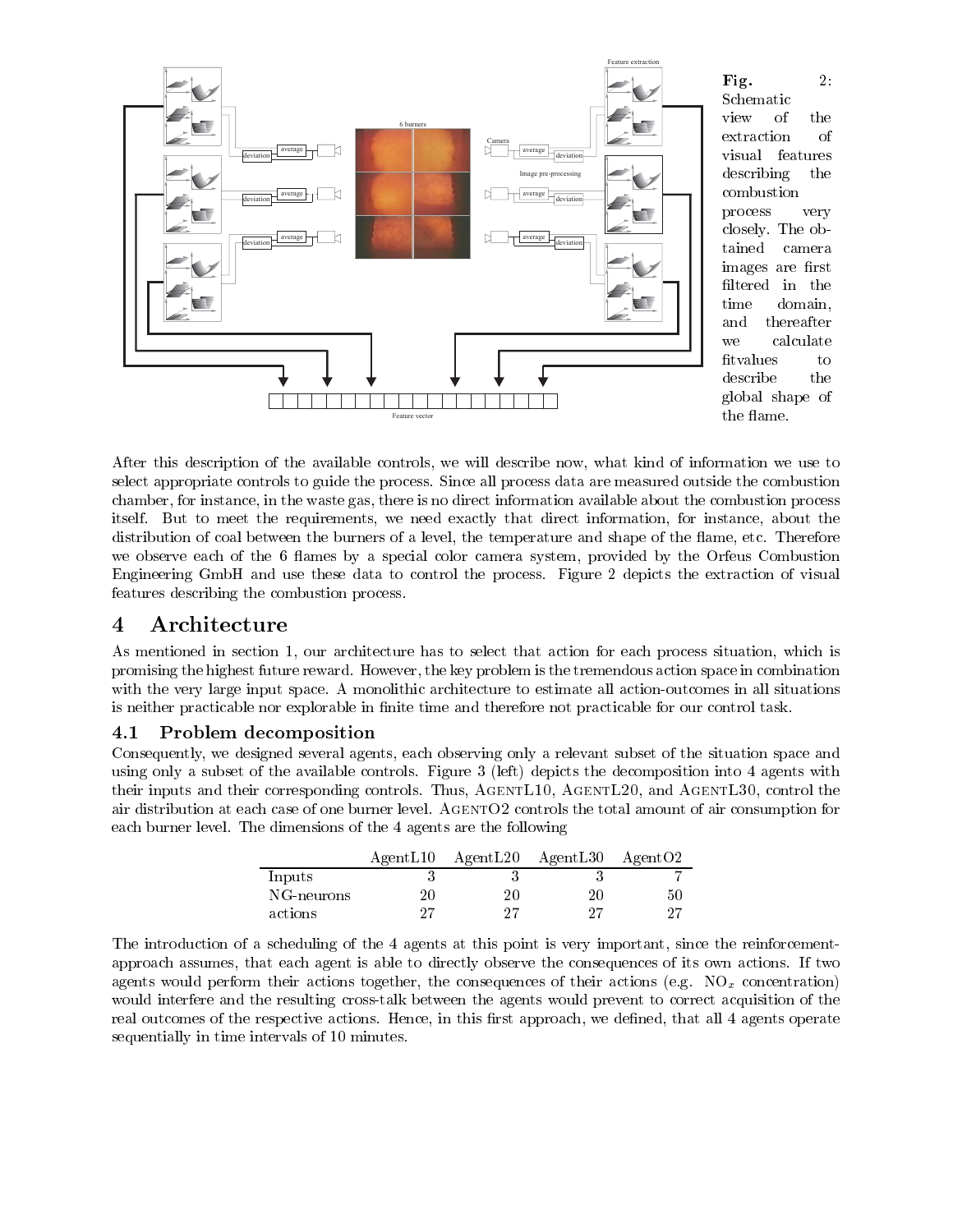

Fig. 3: (Left) Decomposition of the control task into 4 agents with their inputs and their corresponding controls. Each agent observes the relevant part of the situation space and has access to an assigned subset of controls. (Right) neural control architecture for reinforcement-learning of a single agent. The input-vector consists of visual flame-describing features obtained from the camera systems observing the 6 flames of the combustion process. The neural clusterer maps the continuous and high dimensional input-space onto a discrete state-space, whereupon the Q-values of all assigned actions are estimated.

#### Neural function approximator 4.2

Each of these 4 agents contains a neural function approximator. In this paper, we present a very first and simple approach to this state-action function approximator that combines a neural vector quantization technique (Neural Gas [7]) for optimal clustering of the high-dimensional, continuous input space [4] (equation 1) with a subsequent associative memory, to estimate the values of the assigned actions (see figure 3).

Equation 1 shows the neural-gas weight  $\underline{w}_k(t)$  updating rule for the neuron k, where  $\eta^{NG}(t)$  is a learning rate,  $i(k)$  is the index of neuron k in the list sorted by distance to the input  $\underline{x}(t)$  and  $h(t)$  is the learning radius.

$$
\Delta \underline{w}_k(t) = \eta^{NG}(t) \cdot e^{\frac{i(k)}{h(t)}} \cdot \left[ \underline{x}(t) - \underline{w}_k(t) \right] \tag{1}
$$

For action-value approximation Q for state  $s^t$  and action  $a^t$ , we utilize the Q-learning [9] variant of reinforcement-learning (equation 2).

$$
\Delta Q(s^t, a^t) = \eta \Big\{ r^t + \gamma V(s^{t+1}) - Q(s^t, a^t) \Big\} \quad \text{with} \quad (2)
$$

$$
V(s^{t+1}) = \max Q(s^{t+1}, a^{t+1})
$$
\n(3)

For our experiments, we use a discount factor for the value of the subsequent state of  $\gamma = 0.5$ , and a Qlearning-rate of  $\eta = 0.2$ . The reinforcement r is the result of an agent-specific reinforcement function: Agents AGENTL10, AGENTL20 and AGENTL30 are rewarded, if the  $NO_x$  or the  $O_2$  concentrations decrease and punished, if these concentrations increase (equation 4). The reinforcement depends on the  $O_2$  concentration. since these agents can only change the distribution of the air, and a reduction of unused oxygen implies, that this redistribution caused a more complete combustion of the coal. Agent AGENTO2 is also rewarded, if the  $NO_x$  concentration or the total amount of used air decreases (equation 5). Any violation of various thresholds for process data, that are defined by safety precautions of the plant, result in a very strong punishment (equations 4 and 5). The terms  $K_{NO_x}$  and  $K_{\lambda}$  allow to balance the importance of the NO<sub>x</sub> concentration and the efficiency value. We used for our experiments  $K_{NO_x} = K_{\lambda} = 0.5$ .

$$
r^{AgentLXX} = \begin{cases} -10.0 : any threshold violated\\ K_{NO_x} \cdot \Delta NO_x + K_{O_2} \cdot \Delta O_2 : else \end{cases}
$$
 (4)

$$
r^{AgentO2} = \begin{cases} -10.0 : any threshold violated\\ K_{NO_x} \cdot \Delta NO_x + K_{air} \cdot \Delta Air : else \end{cases}
$$
 (5)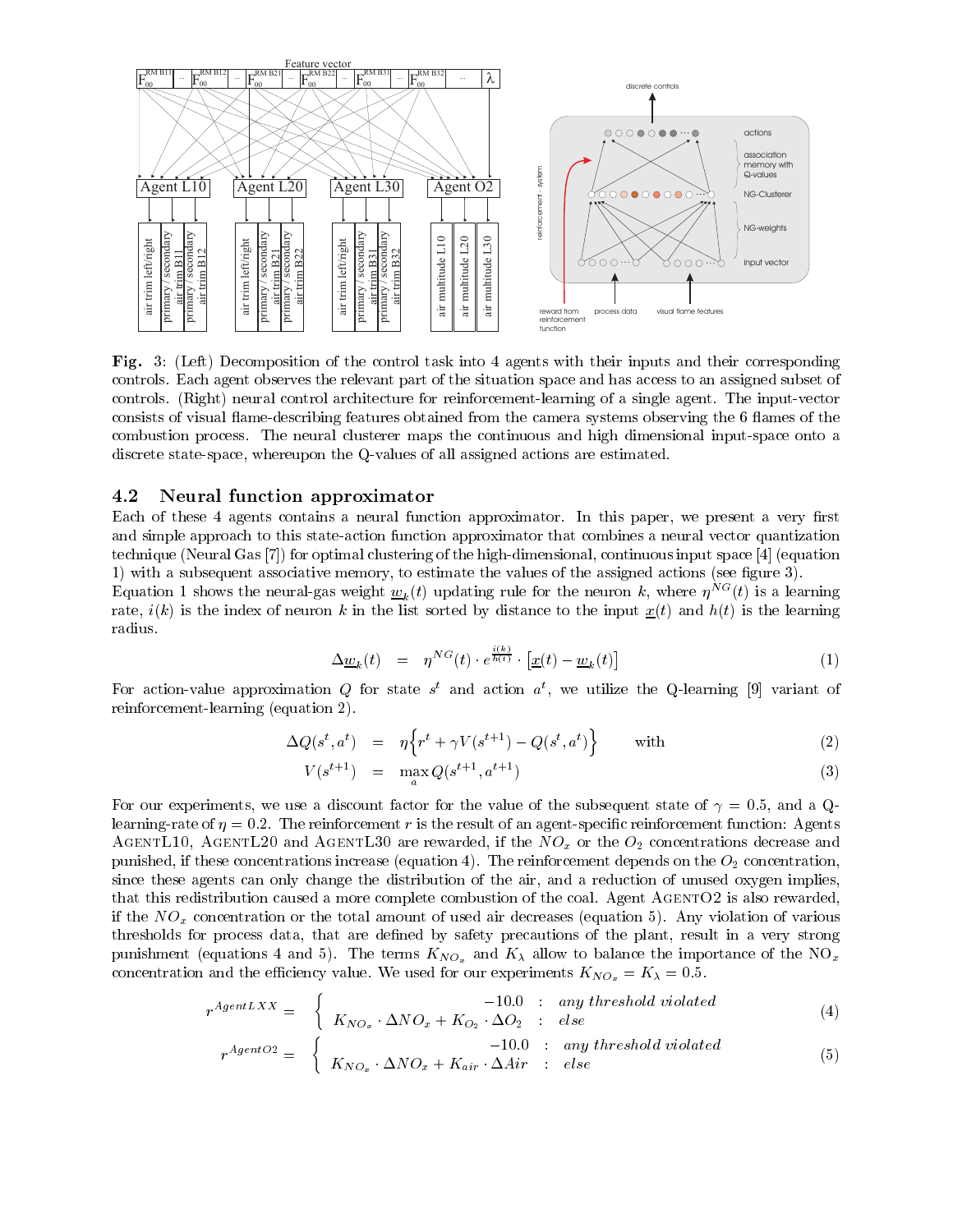

Fig.  $\blacksquare$   $\blacksquare$   $\blacksquare$   $\blacksquare$   $\blacksquare$   $\blacksquare$   $\blacksquare$   $\blacksquare$   $\blacksquare$   $\blacksquare$   $\blacksquare$   $\blacksquare$   $\blacksquare$   $\blacksquare$   $\blacksquare$   $\blacksquare$   $\blacksquare$   $\blacksquare$   $\blacksquare$   $\blacksquare$   $\blacksquare$   $\blacksquare$   $\blacksquare$   $\blacksquare$   $\blacksquare$   $\blacksquare$   $\blacksquare$   $\blacksquare$   $\blacksquare$   $\blacksquare$   $\blacksquare$   $\blacks$ ment of the cluster "\$ the contract of the contract of the contract of the contract of the contract of the contract of the contract of errors over 10 --  $\mathbf{C}$ 

 <1 4 - -- C - ; -- - - - - 2  - - - - and the contract of the contract of the contract of the contract of the contract of the contract of the contract of reconstruction of the contract of the contract of the contract of the contract of the contract of the contract of the contract of the contract of the contract of the contract of the contract of the contract of the contract  -3 experience and the contract of the contract of the contract of the contract of the contract of the contract of and the contract of the contract of the contract of the contract of the contract of the contract of the contract of the contract of the contract of the contract of the contract of the contract of the contract of the contra

#### **Results**  $\mathbf{5}$

% - - - -  $\mathbf{A} = \mathbf{A} \mathbf{A}$  \* -- "-\$ % - - --- - - - - % \* - - ---- \* -- 2 -- - - - % -  - - - - - - - \* - -  $\mathbf{A}$  $\blacksquare$  . The contract of the contract of the contract of the contract of the contract of the contract of the contract of the contract of the contract of the contract of the contract of the contract of the contract of the - - - C -- G -- 5 - - - - --- - - - - 2  -  --  - "\$ G - - - -- -  - - - - - - 

 $\mathbf{C} = \mathbf{C} \cdot \mathbf{C}$  . The contract of the contract of  $\mathbf{C} = \mathbf{C} \cdot \mathbf{C}$  , and  $\mathbf{C} = \mathbf{C} \cdot \mathbf{C}$  , and  $\mathbf{C} = \mathbf{C} \cdot \mathbf{C}$  , and  $\mathbf{C} = \mathbf{C} \cdot \mathbf{C}$  , and  $\mathbf{C} = \mathbf{C} \cdot \mathbf{C}$  , and  $\mathbf{C} = \mathbf{C$ and the contract of the contract of the contract of the contract of the contract of the contract of the contract of the contract of the contract of the contract of the contract of the contract of the contract of the contra  $\blacksquare$  . The contract of the contract of the contract of the contract of the contract of the contract of the contract of the contract of the contract of the contract of the contract of the contract of the contract of the - C - -  - - - - I - -primary-contract the computation of the contract the computation of the contract process possible to the contract of the contract of the contract of the contract of the contract of the contract of the contract of the cont